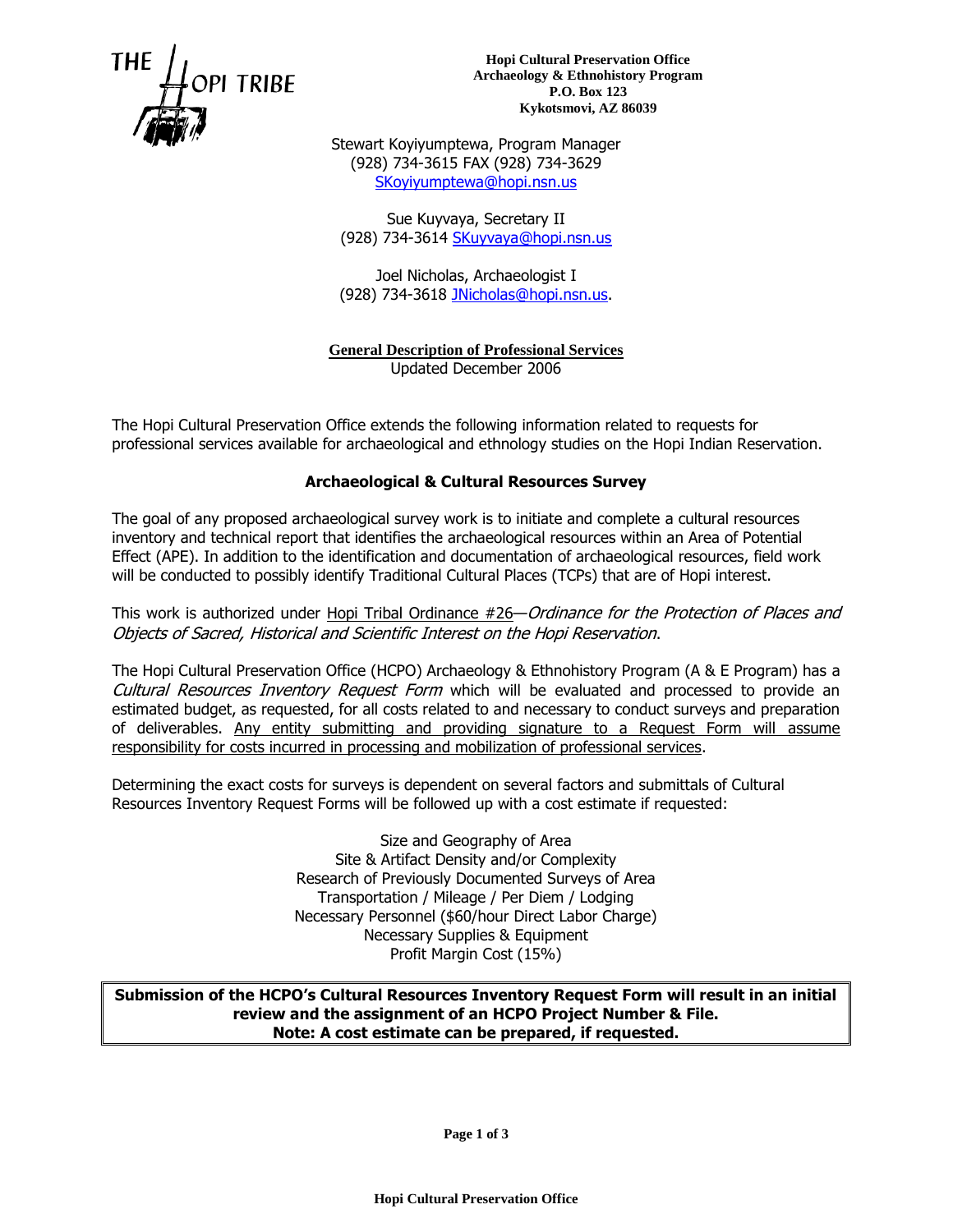#### **General Description of Professional Services**

The work required to complete the archaeological and TCP surveys along with their final reports will include the following tasks:

### Records and Literature Research:

Most information on historic and cultural properties, including archaeological sites, is maintained by the HCPO. An examination of these site files will be undertaken in order to establish previous work and recorded prehistoric/historic properties within or near the project boundaries. In addition, survey reports and site records will be reviewed at other universities, museums and repositories including, Northern Arizona University (NAU), the Museum of Northern Arizona (MNA), the Arizona State Museum (ASM), as appropriate. This records research is standard practice in professional archaeology services.

# Archaeological & Cultural Resources Inventory Fieldwork:

The HCPO A & E Program Manager and Archaeologist will conduct a pedestrian survey of the requested additional acreage. Transects for the pedestrian survey will occur at an intervals of 5 to 15 meter spacing between surveyors, as appropriate to survey boundaries inclusive of the APE. All archaeological resources and isolated occurrences encountered during the survey will be documented through various methods including field mapping, GPS recordings, illustrations of specific artifacts and narrative descriptions. No field collection of artifacts will be done. All archaeological sites will be assigned site numbers by the HCPO and entered into the HCPO site database.

# Ethnographic / Traditional Cultural Properties Study:

As a part of the inventory, the HCPO will also conduct research and identify, as needed, any Traditional Cultural Properties (TCPs) located within the Area of Potential Effect (APE), as a separate phase authorized in accordance with Hopi Tribal Ordinance #26. These services will be included in the project budget as a separate line item. Carrying out this phase of the inventory will involve gathering information about prehistoric and historic use of the area by Hopi ancestors and present-day Hopi clans and/or villages. This information will be gathered through consultation with knowledgeable Hopi elders, clan and religious leaders. These individuals may be part of the HCPO's Cultural Resource Advisory Task Team (CRATT) and serve an important role in the research program. The information will be gathered through both internal interviews and field work with selected members of the CRATT or identified Hopi cultural advisors. All information gathered through these consultations are solely for the specific use of project planning. Any records and documents (whether audio, visual, electronic or hard copy) remain as confidential files stored by the HCPO.

#### Survey Report Deliverables:

Upon completion of the archaeological survey and ethnographic study, a final report will be produced by the HCPO A & E Program which will document the results of the inventory and TCP Study to provide an evaluation of the national register eligibility for the cultural resources. Please note that the survey report will provide professional recommendations along with Hopi cultural recommendations on potential impacts and mitigation for any archaeological resources and/or Hopi traditional cultural properties within the Area of Potential Effect (APE). A final manuscript will be kept on file with the A & E Program.

The HCPO A & E Program does not provide "archaeological clearance" for projects subject to the National Historic Preservation Act Section 106 Process & Arizona State Historic Preservation Office review as indicated in the following section.

# NHPA Section 106 / AZ SHPO Review:

As required for federally funded and/or approved projects, the project proponent must initiate the Section 106 process of the National Historic Preservation Act. This requires that a sponsoring federal agency consult with all identified tribes and other interested parties, about the proposed project. If it is determined by the field inventory that there are no cultural resources present in the project area, or there are cultural resources present, but the project will not have any effect on them, then the sponsoring agency must submit the determination of eligibility of any cultural resources within the project area to the Arizona State Historic Preservation Office (AZ SHPO) in order to obtain compliance. The AZ SHPO has 30 calendar days after receipt of the determination to reply.